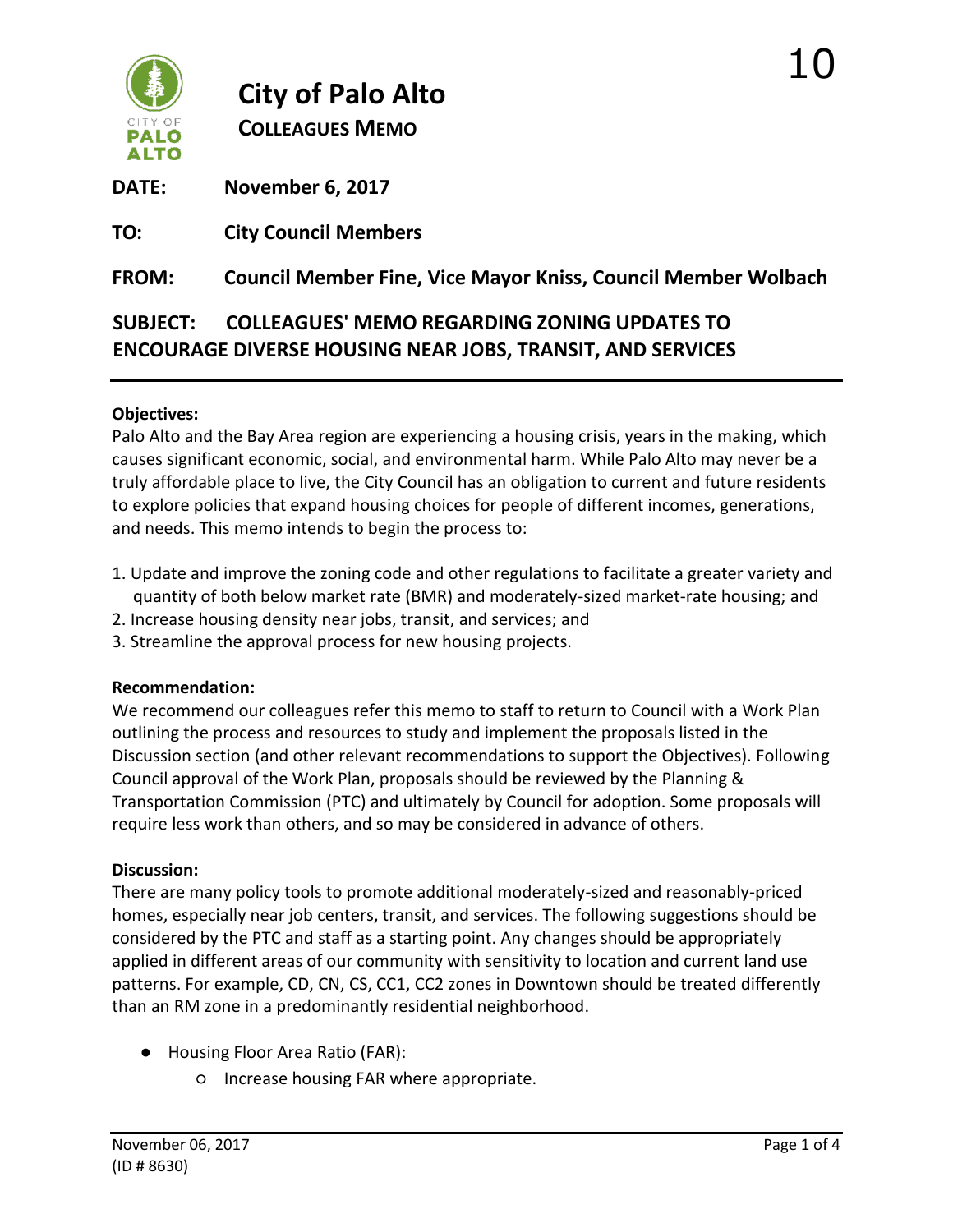- Allow non-retail commercial FAR to convert to residential FAR.
- Affordable Housing:
	- Explore increasing affordable housing (Below Market Rate BMR) percentage requirements in market-rate developments up to 20%, based on economic analysis.
	- Explore implementing inclusionary BMR program for rental units.
	- Height and density for BMR projects: Allow additional height (not exceeding the city-wide height limit) or FAR for projects that contain substantially more BMR units than required.
- Units/Acre:
	- Explore eliminating housing unit limits where/when possible, and use FAR in place of units/acre.
	- Explore housing unit minimums rather than unit maximums (e.g. require building at least 80% of the units allowed under applicable zoning or land use designation).
	- Implement a no net-loss policy when housing is redeveloped and preserve existing non-conforming cottage clusters.
- Parking:
	- Allow residential projects to consolidate parking and TDM efforts with other projects or the Palo Alto TMA.
	- Explore bringing underutilized parking spaces into a public market.
	- Car-light housing: Explore car-light housing with reduced or eliminated off-street parking requirements. (e.g. TransForm's GreenTRIP Certification)
	- Transportation Demand Management (TDM): explore reducing residential parking requirements for projects which provide effective TDM measures.
- Retail/Residential Mixed-Use Projects: Encourage mixed-use zoning with ground-floor retail, community, or non-profit space; and one or more floors of housing; but no commercial office uses.
- Transit-Oriented Development: Expand and augment the Pedestrian Transit-Oriented Development (PTOD) zone.
- And other compatible housing-related implementation programs from the Comprehensive Plan update.

#### **Background:**

The current housing shortage is a threat to our city's prosperity, diversity, stability, environment, and community character. In City-sponsored polling in 2016, 76% of Palo Alto residents indicated that housing was an "extremely serious" or "very serious" problem. Housing is one of our Council Priorities for 2017. Our new Comprehensive Plan will encourage exploration of policy changes to enable more housing.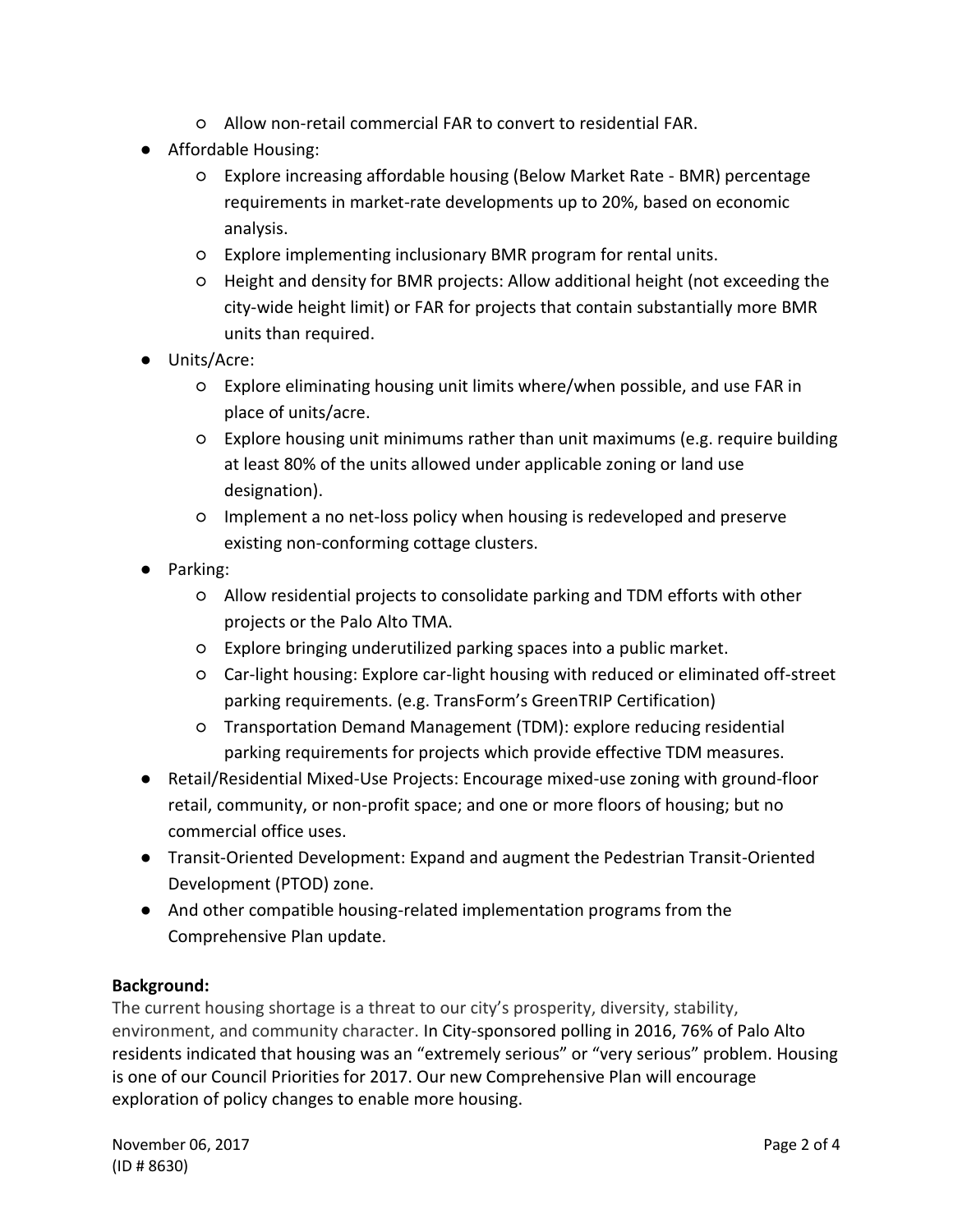The housing crisis has many symptoms including displacement, separated families, long commutes, lack of diversity, environmental impacts, etc. The City is attempting to address several of these. This memo's recommendations focus on the central cause of these symptoms: the lack of adequate housing options to meet current and growing demand.

Government and academic research consistently point to the need for more housing at a variety of price-points as essential to solving the housing crisis. To prevent urban sprawl and congestion, new housing is best located near transit, jobs, and services.

Few Palo Altans prefer to see new office buildings instead of housing, or luxury penthouses instead of apartments which working professionals and families can afford. Rather than indefinitely continue the practice of responding to each site or housing proposal on its own and rather than struggling to adapt our policies in each case - we suggest proactively identifying and changing policies which are counterproductive toward our housing goals.

Palo Alto has made progress. We preserved Buena Vista and helped keep over 100 families in our community. We are considering new affordable and market-rate housing proposals. We have taken steps toward making permanent an annual office-cap. But we can still do more to address the other side of our jobs-housing imbalance. Doing so requires we understand and reduce some of the barriers to creating more housing.

Some of Palo Alto's regulations operate in practice to skew development away from reasonably-priced housing. Instead, we currently incentivize commercial development over housing, large housing units over smaller ones, and pricier housing over more affordable. Of particular concern are our consistently low limits on numbers of units per-acre, low-FAR allowances for housing (including in mixed-use projects), requirements for more parking than is used, and requirement for on-site (rather than adjacent or nearby) parking.

Creating more housing for a range of ages and incomes is the most equitable and environmentally sustainable path for Palo Alto. As a collective-action problem, the housing crisis requires all cities to share in the solution. Cities which have added to the regional demand by creating jobs have a particular obligation to permit housing in a manner appropriate for their local character. Palo Alto's housing production has lagged behind our commitments, while several neighboring communities have pursued new housing development near jobs, transit, and services. Palo Alto can do its part to address the housing shortage by increasing housing density in a responsible manner.

#### **Resource Impact:**

A modest amount of existing planning and legal staff and consultant resources will be required to develop the proposed Work Plan and return to Council. Development of a Work Plan can be accomplished within existing departmental budgets and staff capacity. The amount of detail and supporting analysis associated with elements of the Work Plan that may be required will